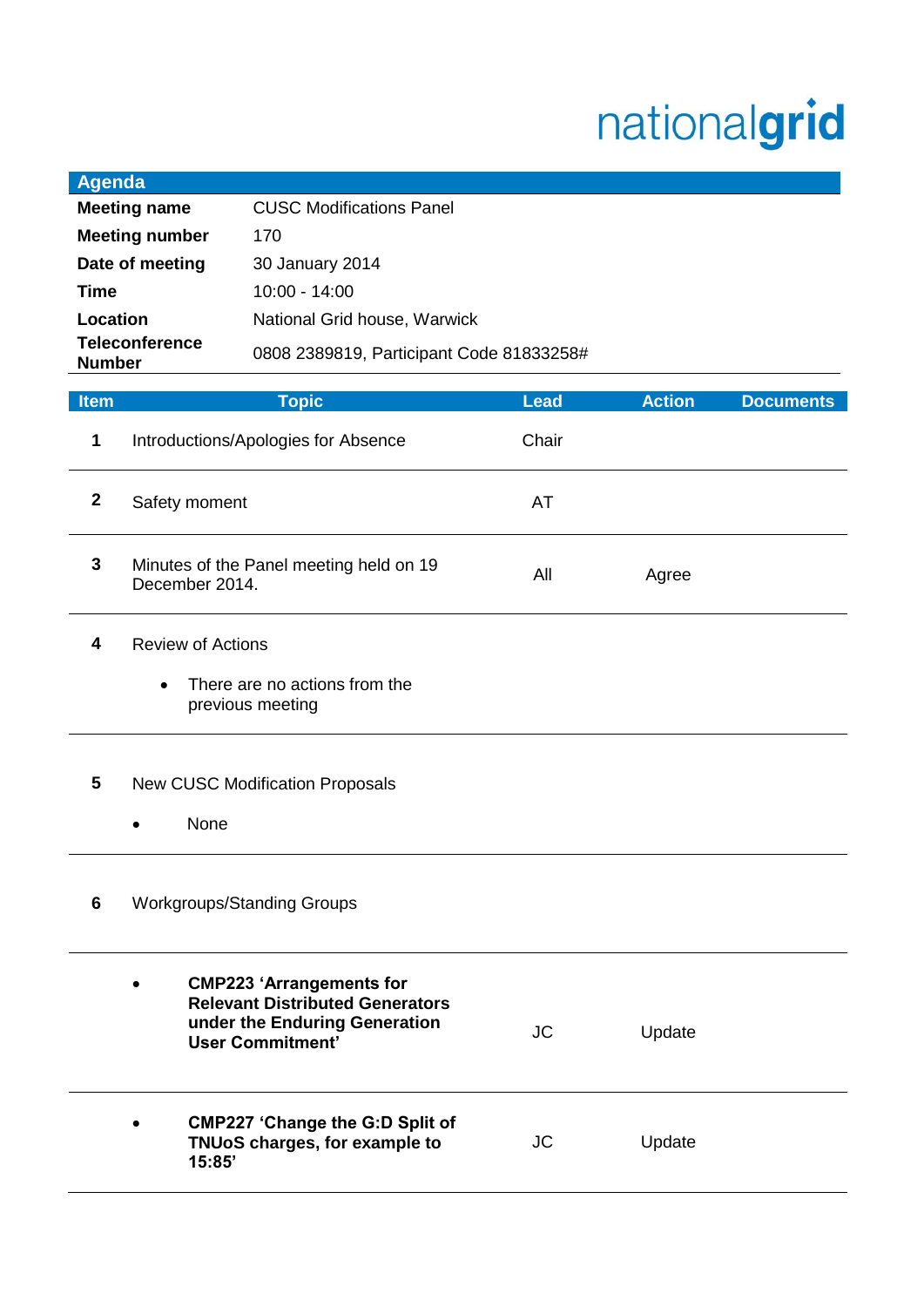| <b>Item</b> | <b>Topic</b>                                                                                                                                                                                    | <b>Lead</b> | <b>Action</b> | <b>Documents</b>                  |
|-------------|-------------------------------------------------------------------------------------------------------------------------------------------------------------------------------------------------|-------------|---------------|-----------------------------------|
|             | CMP235/236 'Introduction of a<br>new Relevant Interruption type' &<br>'Clarification of when<br><b>Disconnection Compensation</b><br>payments can be expected under<br>a Relevant Interruption' | <b>JC</b>   | Update        |                                   |
|             | <b>CMP237 'Response Energy</b><br><b>Payment for Low Fuel cost</b><br>Generation'                                                                                                               | <b>JC</b>   | Update        |                                   |
|             | <b>CMP239 'Grandfathering</b><br><b>Arrangements for the Small</b><br><b>Generator discount'</b>                                                                                                | JC          | Update        |                                   |
|             | Governance Standing Group<br>$\blacksquare$                                                                                                                                                     | GG          | Update        |                                   |
|             | Joint European Standing Group<br>٠                                                                                                                                                              | GG          | Update        |                                   |
|             | <b>European Code Coordination</b><br>$\blacksquare$<br><b>Application Forum</b>                                                                                                                 | GG          | Update        |                                   |
|             | <b>Transmission Charging Methodologies</b><br>$\blacksquare$<br>Forum                                                                                                                           | PH          | Update        |                                   |
|             | <b>Commercial Balancing Services Group</b><br>٠                                                                                                                                                 | <b>JC</b>   | Update        |                                   |
|             | <b>Balancing Services Standing Group</b><br>$\blacksquare$                                                                                                                                      | <b>JC</b>   | Update        |                                   |
| 7           | European Code Development                                                                                                                                                                       | AS          | Update        | <b>ENC</b><br>Summary<br>attached |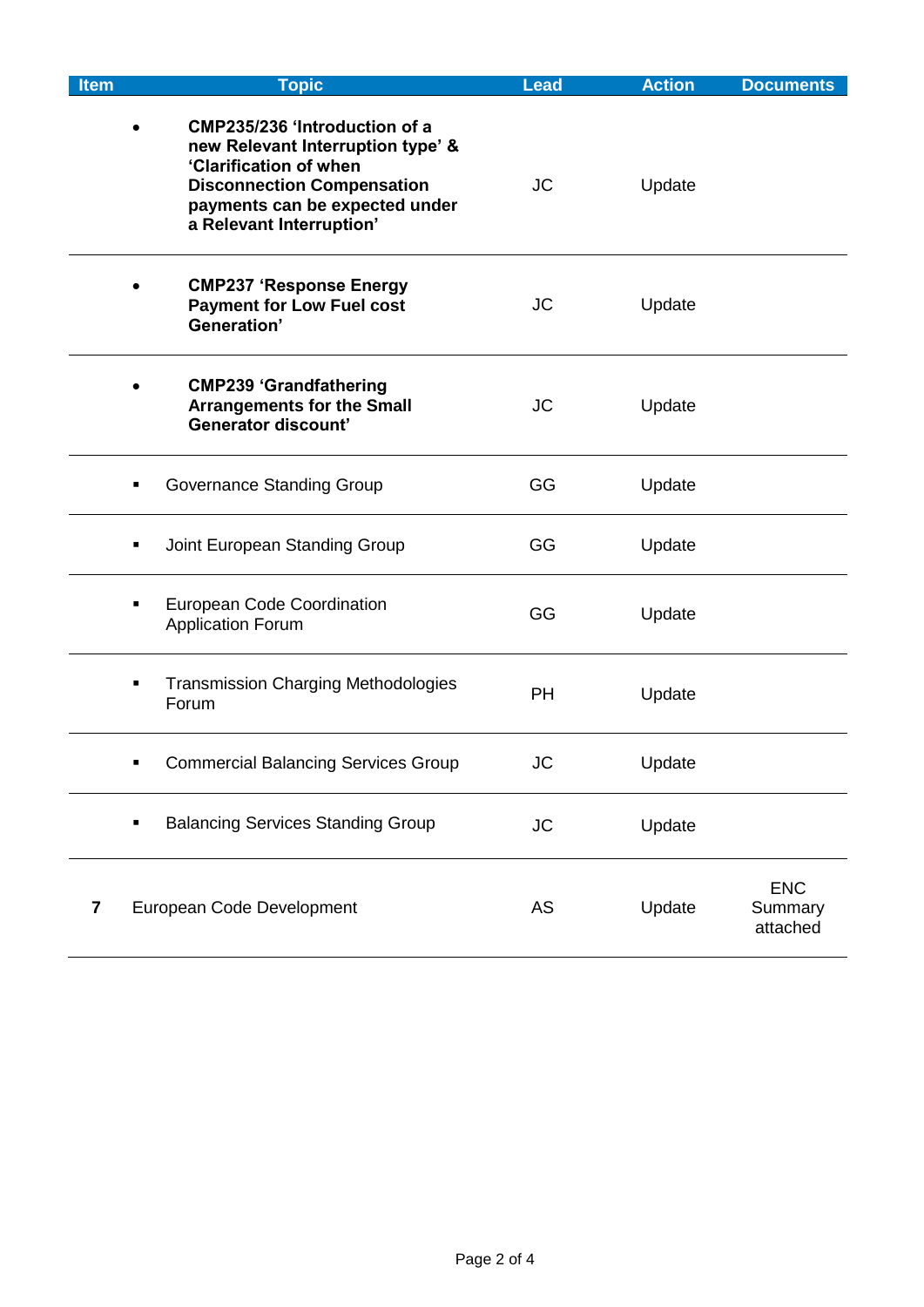| <b>Item</b> | <b>Topic</b>                                                                                                      | <b>Lead</b> | <b>Action</b> | <b>Documents</b>             |
|-------------|-------------------------------------------------------------------------------------------------------------------|-------------|---------------|------------------------------|
| 8           | <b>CUSC Modifications Panel</b><br>Recommendation / Determination Vote                                            |             |               |                              |
|             | <b>CMP238 'Application of Statement</b><br>of Works Process when a<br>modification application is made'           | <b>JC</b>   | Panel vote    | <b>Draft FMR</b><br>attached |
|             | <b>CMP240 'Amending the</b><br><b>Cancellation Charge liability</b><br>within a CMP213 Judicial Review<br>Period' | <b>JC</b>   | Panel vote    | <b>Draft FMR</b><br>attached |
| 9           | Authority Decisions as of 22 January 2015                                                                         |             |               |                              |
|             | None                                                                                                              | <b>JC</b>   |               |                              |
| 10          | Recent changes in the $E/E$ exchange rate on<br><b>CMP224</b>                                                     | <b>PH</b>   | Update        |                              |
| 11          | <b>Annual KPIs</b>                                                                                                | <b>JC</b>   | Update        | Presentation<br>attached     |
| 12          | <b>Relevant Interruption Claims Report</b>                                                                        | <b>JC</b>   | Update        | Report<br>attached           |
| 13          | Update on Industry Codes/General Industry<br>Updates relevant to the CUSC                                         | All         | Update        |                              |
| 14          | <b>AOB</b>                                                                                                        | All         |               |                              |
| 15          | Next Meeting - 27 February 2015 at<br>National Grid House, Warwick                                                | All         |               |                              |